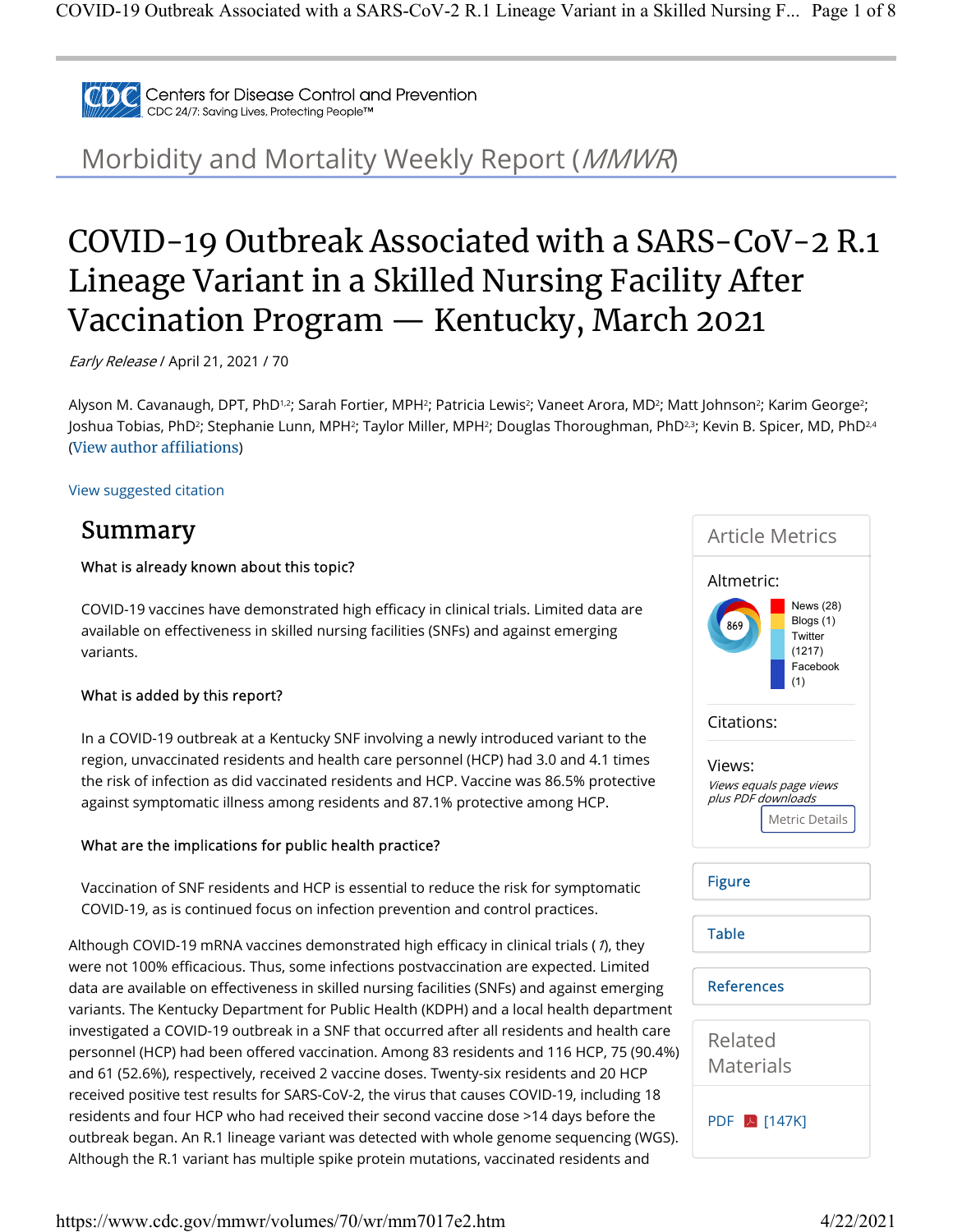HCP were 87% less likely to have symptomatic COVID-19 compared with those who were unvaccinated. Vaccination of SNF populations, including HCP, is critical to reduce the risk for SARS-CoV-2 introduction, transmission, and severe outcomes in SNFs. An ongoing focus on infection prevention and control practices is also essential.

## Investigation and Epidemiologic Findings

The SNF conducted vaccination clinics using Pfizer-BioNTech mRNA vaccine on January 10, January 31, and February 21, 2021. Among 83 residents and 116 HCP, 75 (90.4%) and 61 (52.6%), respectively, received two vaccine doses. All vaccinated residents and HCP were vaccinated on-site, the majority on January 10 and 31. Four residents and five HCP received their second dose during the third clinic, which was <14 days before the outbreak onset.

Before and during the outbreak, SARS-CoV-2 testing was used for evaluating symptomatic illness in residents and HCP. Symptom screening of residents and HCP had been ongoing since March 2020, and twice-weekly screening testing of all HCP had been occurring since November 2020. A COVID-19 case was defined as a positive SARS-CoV-2 antigen or reverse transcription–polymerase chain reaction (RT-PCR) test result. Possible reinfection was defined as a positive SARS-CoV-2 test result >90 days after a previous laboratory-confirmed infection.

The outbreak was identified during routine HCP antigen testing on March 1.\* This was 8 days after the third vaccination clinic. The index case occurred in an unvaccinated, symptomatic HCP. Once the outbreak was identified, daily rapid pointof-care antigen testing of all residents, regardless of symptoms, was added to the twice-weekly HCP testing. Additional specimens were collected the same day for RT-PCR confirmation of positive antigen test results. One week after the outbreak was identified, resident antigen testing was reduced to three times weekly, then to twice weekly after no additional cases were identified for 1 week.

The local health department interviewed HCP and facility staff members to collect information about the cases. Vaccination status was ascertained through immunization registry review and facility interviews. COVID-19–related hospitalizations and deaths were confirmed by medical records reviews. This activity was reviewed by CDC and was conducted consistent with applicable federal law and CDC policy. †

Relative risks (RRs) were calculated comparing unvaccinated and vaccinated residents and HCP; vaccine effectiveness (VE [1−RR of vaccinated versus unvaccinated x 100]) was calculated for the following outcomes: SARS-CoV-2 infection, symptomatic COVID-19, hospitalization, and death. Persons who received their second vaccine dose ≥14 days before the outbreak began were considered vaccinated, consistent with CDC postvaccination guidance§ and breakthrough case definition. Ten persons who had received at least 1 dose but had not received a second vaccine dose ≥14 days before the outbreak were excluded from analyses.

A sensitivity analysis was conducted using a 7-day threshold to classify persons as vaccinated, consistent with the Pfizer-BioNTech vaccine clinical trials (1). Four residents and five HCP who received their second vaccine dose 8 days before outbreak identification were classified as vaccinated in this sensitivity analysis. One HCP who received a single vaccine dose remained excluded (Supplementary Table https://stacks.cdc.gov/view/cdc/105235).

KDPH Division of Laboratory Services performed WGS (2). Genomes were assembled using the StaPH-B Monroe pipeline, ¶ followed by Nextclade\*\* for clade assignment and mutation calling, Pangolin" for lineage assignment, and Nextstrain for phylogenetic analysis  $(3)$ .

During the outbreak, 46 COVID-19 cases were identified, including cases in 26 residents (18 fully vaccinated) and 20 HCP (four vaccinated) (Figure) (Table). Two cases occurred in residents who had received their second vaccine dose within 14 days; these two cases were excluded from the primary analysis. Vaccinated residents and HCP were less likely to be infected than were unvaccinated persons. Attack rates in unvaccinated residents (75.0%) were 3 times as high as those in vaccinated residents (25.4%; RR = 3.0; 95% confidence interval [CI] = 1.7–5.2) and in unvaccinated HCP (29.6%) were 4.1 times as high as those in vaccinated HCP (7.1%; RR = 4.1; 95% CI = 1.5–11.6). The estimated VE against SARS-CoV-2 infection among residents was 66.2% (95% CI = 40.5%–80.8%) and among HCP was 75.9% (95% CI = 32.5%–91.4%).

Top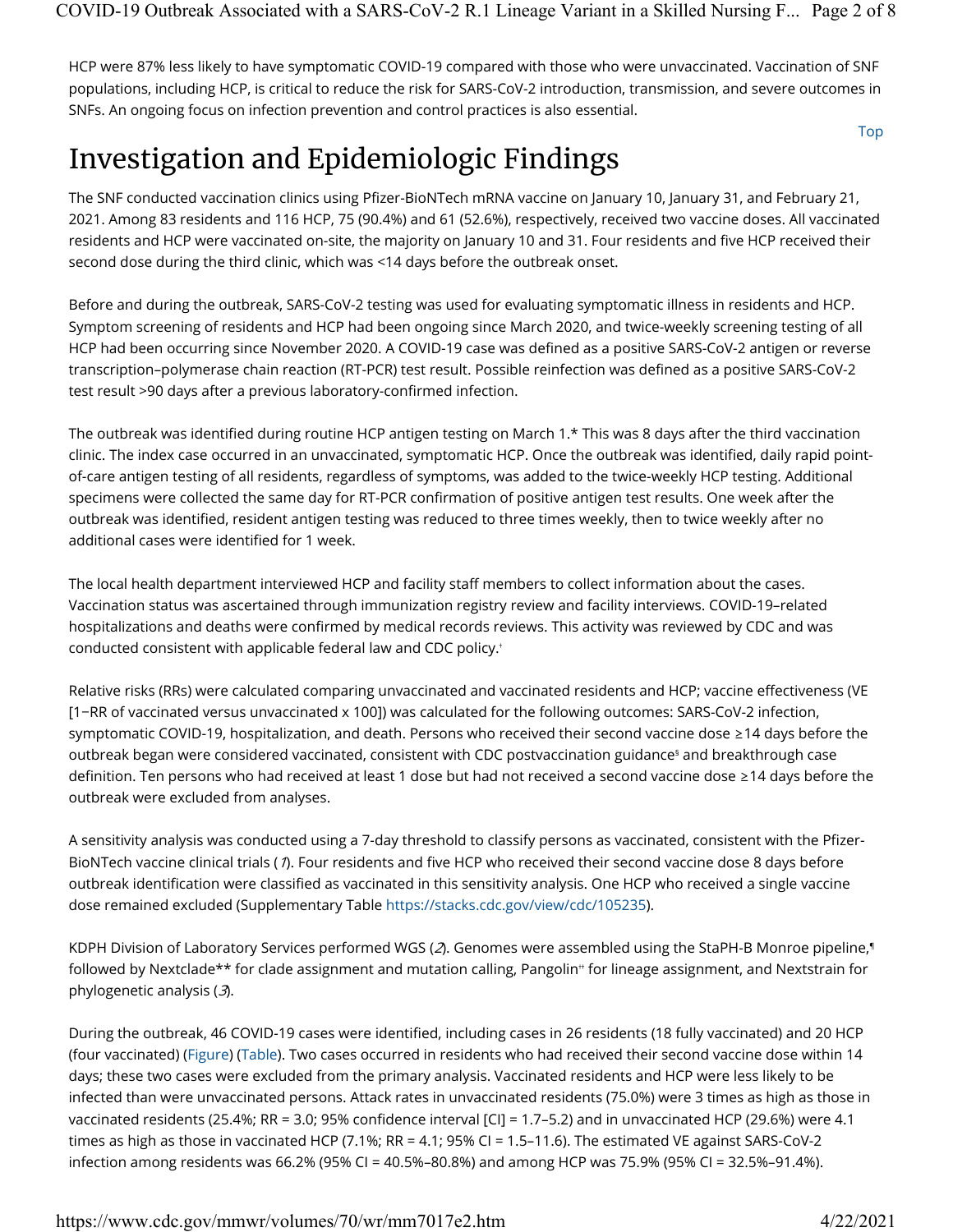VE against symptomatic COVID-19 was 86.5% (95% CI = 65.6%–94.7%) among residents and 87.1% (95% CI = 46.4%–96.9%) among HCP. VE against hospitalization was 94.4% (95% CI = 73.9%–98.8%) among residents; no HCP were hospitalized. Three residents died, two of whom were unvaccinated (VE =  $94.4\%$ ; 95% CI =  $44.6\%$ -99.4%).

Four possible reinfections were identified (one resident and three HCP); of these, one HCP was vaccinated. All four persons experienced symptomatic illness. One resident was infected 300 days earlier and had nine consecutive negative RT-PCR tests before reinfection, including two within 30 days of the outbreak. This resident was hospitalized and died.

## Laboratory and Bioinformatics Findings

WGS was performed for 28 specimens (27 persons, including one who was reinfected); all had >97% genome coverage at a depth of >30x, therefore passing required quality control matrices.<sup>§§</sup> Examination of phylogeny revealed 28 clustered sequences sharing 14 amino acid mutations not present in the reference Wuhan-1 genome: ORF1a:A2584T, ORF1b:P314L, ORF1b:G1362R, ORF1b:P1936H, S:E484K, S:D614G, S:G769V, S:W152L, M:F28L, N:M1X, N:S187L, N:R203K, N:G204R, and N:Q418H. This cluster aligns with the R.1 lineage, which had not previously been identified in Kentucky. Whereas the 28 sequences share spike protein mutations E484K, D614G, G769V, and W152L with the R.1 root, the mutation ORF1a:A2584T places the cluster in a separate group on the phylogenetic tree.

## Public Health Response

The local health department, along with the KDPH regional epidemiologist and regional infection preventionist, provided guidance on implementation of infection prevention strategies. These included the use of transmission-based precautions and hand hygiene, ongoing testing to identify new cases, exclusion of symptomatic HCP from work, isolation and quarantine of HCP, and provision of dedicated and separate spaces for care of infected and exposed residents, regardless of vaccination status. ¶¶

## Discussion

In a SNF with 90.4% of residents vaccinated, an outbreak of COVID-19 occurred after introduction from an unvaccinated, symptomatic HCP. WGS identified an R.1 lineage variant, characterized by E484K and other mutations within the spike protein. Attack rates were three to four times as high among unvaccinated residents and HCP as among those who were vaccinated; vaccinated persons were significantly less likely to experience symptoms or require hospitalization.

Although the R.1 variant is not currently identified as a CDC variant of concern or interest,\*\*\* it does have several mutations of importance. The D614G mutation demonstrates evidence of increasing virus transmissibility (4). The E484K mutation, found within the receptor-binding domain of the spike protein, is also seen in the variants of concern B.1.351 and P.1, which show evidence of reduced neutralization by convalescent and postvaccination sera  $(5,6)$ . Mutation W152L might reduce the effectiveness of neutralizing antibodies ( $\lambda$ ). Although vaccination was associated with decreased likelihood of infection and symptomatic illness, 25.4% of vaccinated residents and 7.1% of vaccinated HCP were infected, supporting concerns about potential reduced protective immunity to R.1. In addition, four possible reinfections were identified, providing some evidence of limited or waning natural immunity to this variant.

Point estimates for VE against SARS-CoV-2 infections were lower than were those reported from Israel's national vaccination program  $(8)$ . Whereas this could reflect reduced protection against R.1, other factors to consider include the smaller sample size in this study and the higher exposure risk associated with an outbreak in a congregate setting. In addition, testing, regardless of symptoms, was performed with high frequency for both residents and HCP, which contrasts with VE studies that use a primary reliance on individual test-seeking behavior. Such differences could influence VE estimates for infection; therefore, caution is urged when comparing these studies. Regardless of VE differences in SARS-CoV-2 infection, the estimated VE for COVID-19 symptom prevention (86.5% for residents; 87.1% for HCP) demonstrates a strong protective effect of vaccination.

Top

Top

Top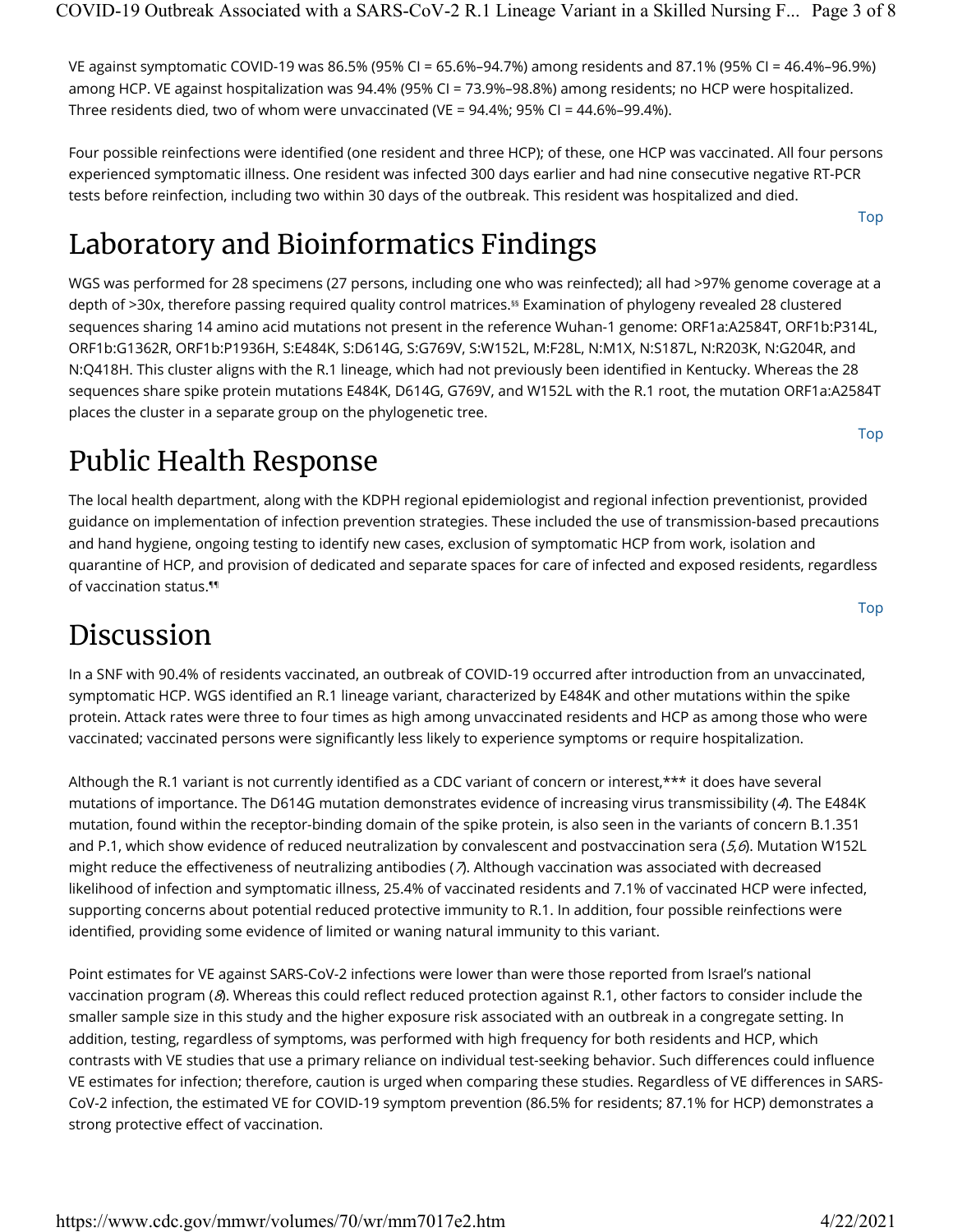The risk for poor outcomes among unvaccinated SNF residents is highlighted by the hospitalization of four of the six unvaccinated, infected residents, and two subsequent deaths, including in one previously infected resident. This underscores the importance of the Advisory Committee on Immunization Practices' recommendation that all persons, including those who have recovered from COVID-19, be vaccinated.""

Low acceptance of vaccination among SNF HCP might increase the likelihood of SARS-CoV-2 introduction and transmission within a facility. Nationally, a median of 37.5% of HCP working in long-term care facilities had received at least 1 dose of vaccine by mid-January 2021 (9). Although the vaccination rate in this SNF surpassed this early national rate, approximately one half of HCP were vaccinated. To protect SNF residents, it is imperative that HCP, as well as SNF residents, be vaccinated. A continued emphasis on strategies for prevention of disease transmission, even among vaccinated populations, is also critical. Timely implementation of infection control strategies after outbreak identification likely contributed to the rapid decline in new cases during the second week of the outbreak.

The findings in this report are subject to at least three limitations. First, the health status of residents who declined vaccination might have differed from those who consented to vaccination. Thus, hospitalization and death outcomes might be biased when comparing the groups without controlling for underlying health conditions. Second, underlying health status and advance directives might affect decisions for resident hospitalization; therefore, association of vaccination with hospitalization in this SNF population might have limited generalizability. Finally, because of the reduced sensitivity of antigen testing in asymptomatic populations, $^{sss}$  it is possible that some asymptomatic cases were not identified. If this introduced differential bias for identification of cases in either the vaccinated or unvaccinated groups, actual VE for the prevention of SARS-CoV-2 infections could differ from measured effectiveness.

An R.1 lineage variant, not previously detected in Kentucky, was identified in a SNF outbreak where 46 residents and HCP were infected. Compared with unvaccinated persons, vaccinated persons had reduced risk for SARS-CoV-2 infection and symptomatic COVID-19. A continued emphasis on vaccination of SNF populations, including HCP, is essential to reduce the risk for SARS-CoV-2 introduction, transmission, and severe outcomes in SNFs. An ongoing focus on infection prevention and control practices is also critical.

### Acknowledgments

|  |  | Patients and health care personnel described in this report; local public health partners; Suzanne Beavers, CDC. |
|--|--|------------------------------------------------------------------------------------------------------------------|

Corresponding author: Alyson M. Cavanaugh, qds1@cdc.gov.

'Epidemic Intelligence Service, CDC; <sup>2</sup>Kentucky Department for Public Health; <sup>3</sup>Division of Performance Improvement and Field Services, Center for State, Tribal, Local, and Territorial Support, CDC; <sup>4</sup>Division of Healthcare Quality Promotion, National Center for Emerging and Zoonotic Infectious Diseases, CDC.

All authors have completed and submitted the International Committee of Medical Journal Editors form for disclosure of potential conflicts of interest. No potential conflicts of interest were disclosed.

Top

Top

Top

Top

Top

\* https://www.cdc.gov/coronavirus/2019-ncov/hcp/nursing-homes-testing.html

45 C.F.R. part 46.102(l)(2), 21 C.F.R. part 56; 42 U.S.C. 241(d); 5 U.S.C. 552a; 44 U.S.C. 3501 et seq. †

https://www.cdc.gov/coronavirus/2019-ncov/vaccines/fully-vaccinated-guidance.html §

- https://staph-b.github.io/staphb\_toolkit/workflow\_docs/monroe/ ¶
- \*\* https://clades.nextstrain.org/

https://www.cdc.gov/mmwr/volumes/70/wr/mm7017e2.htm 4/22/2021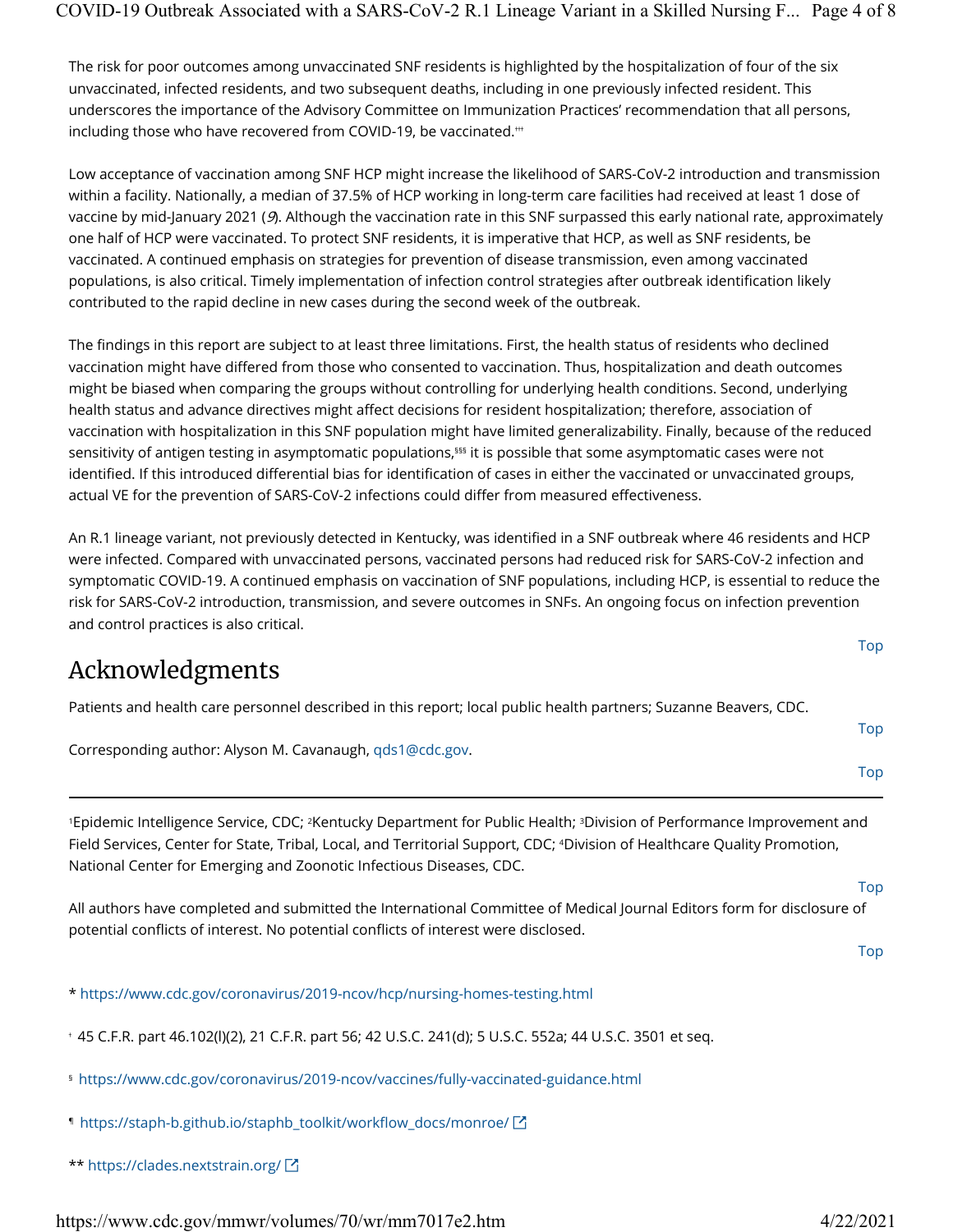https://github.com/cov-lineages/pangolin ††

Percentage of coverage and depth of coverage are metrics computed during genome assembly that correspond with §§ data quality. The data quality threshold used by the Association of Public Health Laboratories is ≥90% and 10X depth for Illumina sequencing technology. https://www.aphl.org/programs/preparedness/Crisis-Management/Documents/APHL-SARS-CoV-2-Sequencing.pdf

https://www.cdc.gov/coronavirus/2019-ncov/hcp/long-term-care.html ¶¶

- \*\*\* https://www.cdc.gov/coronavirus/2019-ncov/cases-updates/variant-surveillance/variant-info.html
- https://www.cdc.gov/vaccines/covid-19/info-by-product/clinical-considerations.html †††
- https://www.cdc.gov/coronavirus/2019-ncov/lab/resources/antigen-tests-guidelines.html §§§

### References

- Top
- 1. Polack FP, Thomas SJ, Kitchin N, et al.; C4591001 Clinical Trial Group. Safety and efficacy of the BNT162b2 mRNA Covid-19 vaccine. N Engl J Med 2020;383:2603–15. https://doi.org/10.1056/NEJMoa2034577 PMID:33301246
- 2. Pillay S, Giandhari J, Tegally H, et al. Whole genome sequencing of SARS-CoV-2: adapting Illumina protocols for quick and accurate outbreak investigation during a pandemic. Genes (Basel) 2020;11:949. https://doi.org/10.3390/genes11080949 [스 PMID:32824573 [스
- 3. Hadfield J, Megill C, Bell SM, et al. Nextstrain: real-time tracking of pathogen evolution. Bioinformatics 2018;34:4121 –3. https://doi.org/10.1093/bioinformatics/bty407 단 PMID:29790939 단
- 4. Zhang L, Jackson CB, Mou H, et al. The D614G mutation in the SARS-CoV-2 spike protein reduces S1 shedding and increases infectivity. [Preprint posted online June 12, 2020]. https://www.biorxiv.org/content/10.1101/2020.06.12.148726v1
- 5. Wang P, Nair MS, Liu L, et al. Antibody resistance of SARS-CoV-2 variants B.1.351 and B.1.1.7. [Preprint posted online February 12, 2021]. https://www.biorxiv.org/content/10.1101/2021.01.25.428137v3
- 6. Wu K, Werner AP, Moliva JI, et al. mRNA-1273 vaccine induces neutralizing antibodies against spike mutants from global SARS-CoV-2 variants. [Preprint posted online January 25, 2021]. https://www.biorxiv.org/content/10.1101/2021.01.25.427948v1
- 7. Ip JD, Kok K-H, Chan W-M, et al. Intra-host non-synonymous diversity at a neutralizing antibody epitope of SARS-CoV-2 spike protein N-terminal domain. Clin Microbiol Infect 2020;20:30661–3. PMID:33144203
- 8. Dagan N, Barda N, Kepten E, et al. BNT162b2 mRNA Covid-19 vaccine in a nationwide mass vaccination setting. N Engl J Med 2021;384:1412–23. https://doi.org/10.1056/NEJMoa2101765 PMID:33626250
- 9. Gharpure R, Guo A, Bishnoi CK, et al. Early COVID-19 first-dose vaccination coverage among residents and staff members of skilled nursing facilities participating in the pharmacy partnership for long-term care program—United States, December 2020–January 2021. MMWR Morb Mortal Wkly Rep 2021;70:178–82. https://doi.org/10.15585/mmwr.mm7005e2 [스 PMID:33539332 [스

Top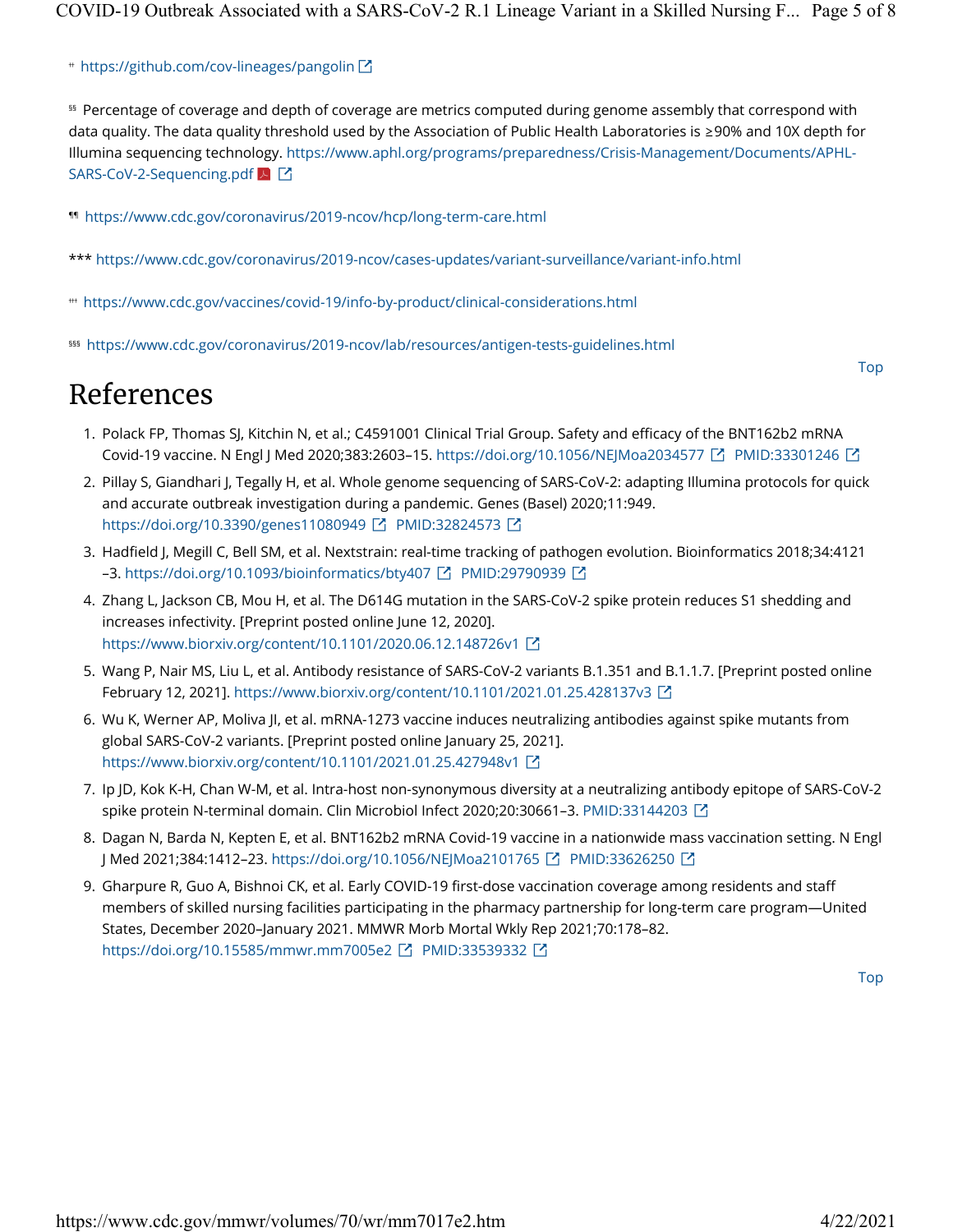#### FIGURE. SARS-CoV-2 illness onset\* among residents and health care personnel (HCP) in a Return<sup>5</sup> skilled nursing facility, relative to onset in the index patient, by vaccination status'  $\boldsymbol{-}$ Kentucky, March 2021



<sup>\*</sup> Symptom onset date or specimen collection date, if asymptomatic.

tersons who received 2 doses of Pfizer-BioNTech vaccine are indicated as vaccinated; unvaccinated persons received no والمعاشرة vaccine doses. Persons who received a second dose of vaccine <14 days before outbreak onset (four residents and five HCP) and those who received only a single dose of vaccine (one HCP) were excluded from the primary analysis; this resulted in exclusion of two cases that occurred in residents.

Top

TABLE. Relative risk and estimated vaccine effectiveness for prevention of SARS-CoV-2 infection, symptomatic COVID-19, hospitalization, and death for fully vaccinated persons compared with unvaccinated persons during a COVID-19 outbreak in a skilled nursing facility (SNF) — Kentucky, 2021 Return<sup>5</sup>

| Population and<br>outcome                   | No. (% attack rate) |                           |                                               |                                                |
|---------------------------------------------|---------------------|---------------------------|-----------------------------------------------|------------------------------------------------|
|                                             | Vaccinated*         | Unvaccinated <sup>+</sup> | Unvaccinated versus<br>vaccinated RR (95% CI) | Vaccine effectiveness <sup>§</sup><br>(95% CI) |
| <b>Total SNF</b><br>population <sup>1</sup> | $(n = 127)$         | $(n = 62)$                |                                               |                                                |
| SARS-CoV-2 infection                        | 22(17.3)            | 22(35.5)                  |                                               |                                                |
| Symptomatic                                 | 8(6.3)              | 20(32.3)                  |                                               |                                                |
| Hospitalization                             | 2(1.6)              | 4(6.5)                    |                                               |                                                |
| Death                                       | 1(0.8)              | 2(3.2)                    |                                               |                                                |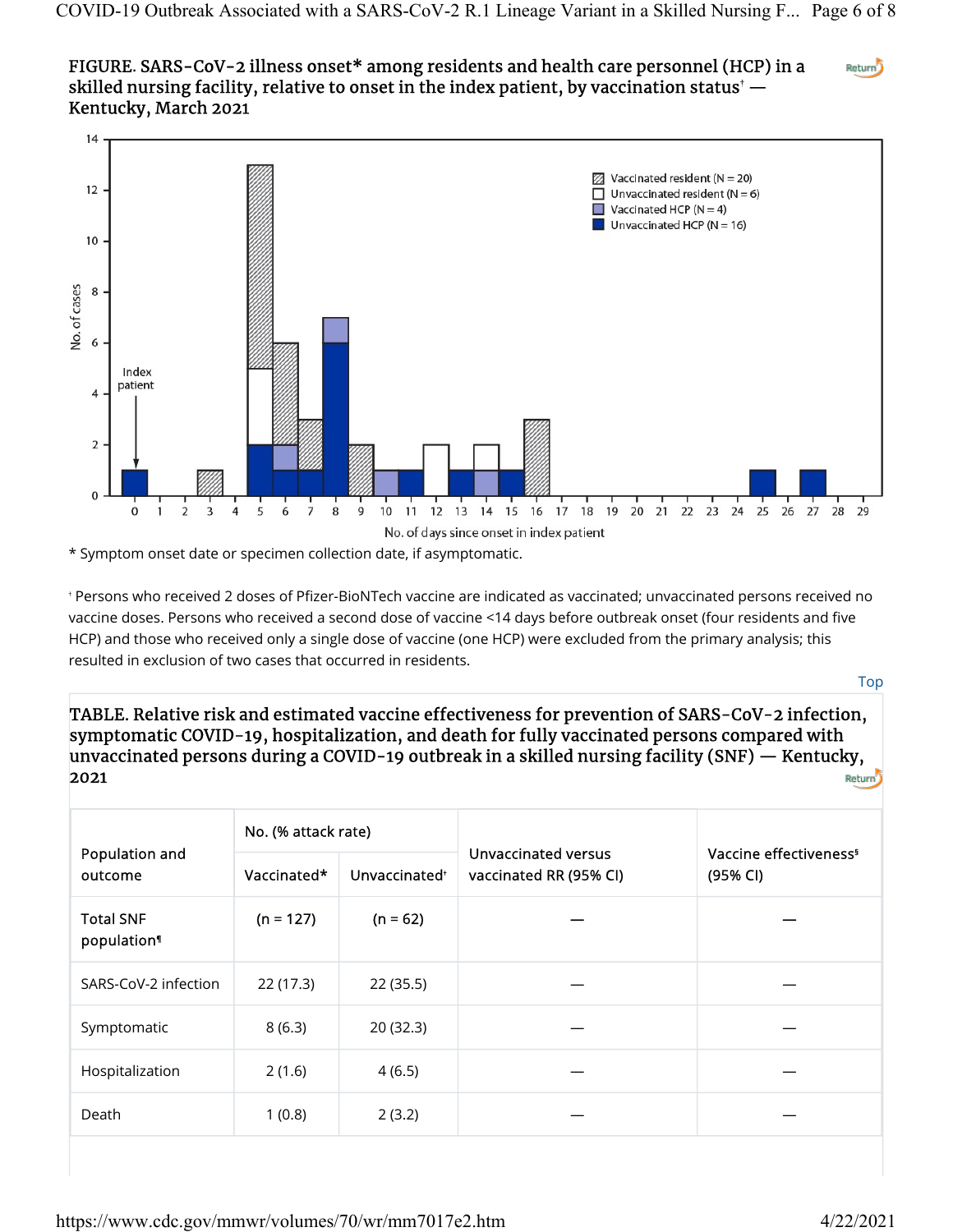| Population and<br>outcome | No. (% attack rate) |                           |                                               |                                                |
|---------------------------|---------------------|---------------------------|-----------------------------------------------|------------------------------------------------|
|                           | Vaccinated*         | Unvaccinated <sup>+</sup> | Unvaccinated versus<br>vaccinated RR (95% CI) | Vaccine effectiveness <sup>§</sup><br>(95% CI) |
| <b>Residents</b>          | $(n = 71)$          | $(n = 8)$                 |                                               |                                                |
| SARS-CoV-2 infection      | 18 (25.4)           | 6(75.0)                   | $3.0(1.7-5.2)$                                | 66.2 (40.5-80.8)                               |
| Symptomatic               | 6(8.5)              | 5(62.5)                   | $7.4(2.9-18.8)$                               | 86.5 (65.6-94.7)                               |
| Hospitalization           | 2(2.8)              | 4(50.0)                   | 17.8 (3.8-82.1)                               | 94.4 (73.9-98.8)                               |
| Death                     | 1(1.4)              | 2(25.0)                   | 17.8 (1.8-174.7)                              | 94.4 (44.6-99.4)                               |
| Health care<br>personnel  | $(n = 56)$          | $(n = 54)$                |                                               |                                                |
| SARS-CoV-2 infection      | 4(7.1)              | 16 (29.6)                 | $4.1(1.5-11.6)$                               | 75.9 (32.5-91.4)                               |
| Symptomatic               | 2(3.6)              | 15 (27.8)                 | $7.8(1.9 - 32.4)$                             | 87.1 (46.4-96.9)                               |
| Hospitalization           | $0(-)$              | $0 (-)$                   |                                               |                                                |
| Death                     | $0(-)$              | $0(-)$                    |                                               |                                                |

Abbreviations:  $CI = confidence$  interval;  $RR = relative$  risk.

\* Receipt of 2 doses of Pfizer-BioNTech vaccine ≥14 days before identification of the SNF outbreak; persons who received a second dose of vaccine <14 days before the outbreak (four residents and five health care personnel) and those who received a single dose of vaccine (one health care worker) were excluded, which resulted in exclusion of two resident cases.

Receipt of zero doses of COVID-19 vaccine. †

- Calculated as (1−RR of vaccinated versus unvaccinated) x100. §
- Includes residents and health care personnel. ¶

Top

Suggested citation for this article: Cavanaugh AM, Fortier S, Lewis P, et al. COVID-19 Outbreak Associated with a SARS-CoV-2 R.1 Lineage Variant in a Skilled Nursing Facility After Vaccination Program — Kentucky, March 2021. MMWR Morb Mortal Wkly Rep. ePub: 21 April 2021. DOI: http://dx.doi.org/10.15585/mmwr.mm7017e2  $\boxtimes$ .

MMWR and Morbidity and Mortality Weekly Report are service marks of the U.S. Department of Health and Human Services.

Use of trade names and commercial sources is for identification only and does not imply endorsement by the U.S. Department of Health and Human Services.

References to non-CDC sites on the Internet are provided as a service to MMWR readers and do not constitute or imply endorsement of these organizations or their programs by CDC or the U.S. Department of Health and Human Services. CDC is not responsible for the content of pages found at these sites. URL addresses listed in  $MMWR$  were current as of the date of publication.

All HTML versions of MMWR articles are generated from final proofs through an automated process. This conversion might result in character translation or format errors in the HTML version. Users are referred to the electronic PDF version (https://www.cdc.gov/mmwr) and/or the original MMWR paper copy for printable versions of official text, figures, and tables.